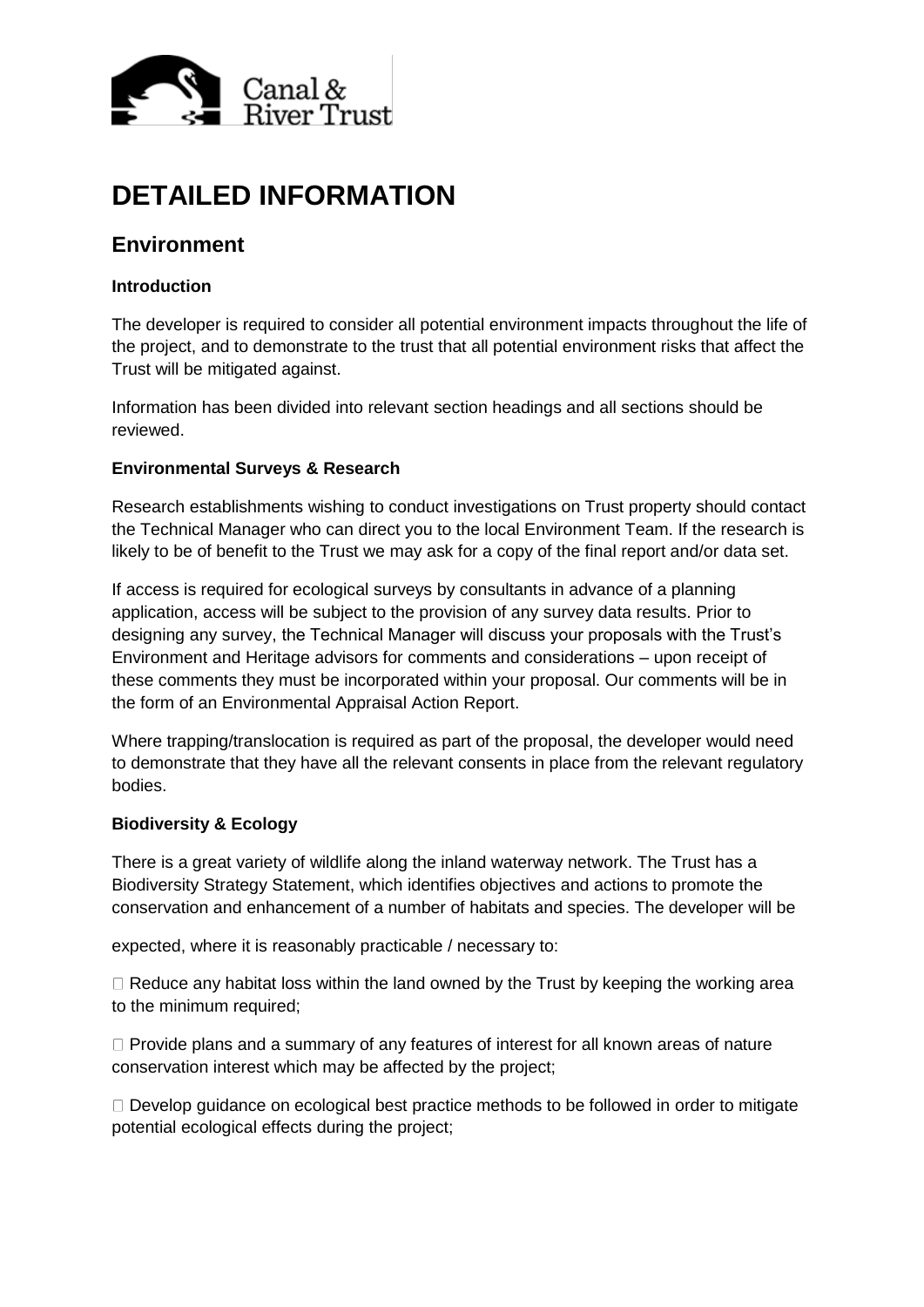

 $\Box$  Produce plans showing the location for all fences/ barriers to be erected for the purpose of controlling animal movements during and post construction, e.g. deer, badger and amphibian fencing;

 $\Box$  Provide plans showing the location of any ecological features, mitigation or enhancement to be implemented (e.g. bat roosting features / boxes, otter holts); and

 $\Box$  Provide individual habitat or species management plans to include the information above (where appropriate) for: terrestrial habitats; aquatic/ habitats; European Protected Species (e.g. great crested newt, dormouse, otter, and bats);

The Trust will require all persons to manage impacts from construction on ecological resources, including the following:

□ Designated sites including Special Protection Areas (SPAs), Special Areas of Conservation (SACs), Sites of Special Scientific Interest (SSSIs), Nature Reserves and local wildlife sites (i.e. non-statutory sites designated for nature conservation);

 $\Box$  Protected and notable species;

□ Trees, hedgerows and other features of ecological importance (including linear/ecological corridors); and

 $\Box$  Invasive species.

#### **Designated Sites**

Some of the waterways and adjacent land are designated under UK legislation as Sites of Special Scientific Interest (SSSI). Some SSSIs are further protected by European law. Any activity taking place in the vicinity of these sites that may be a potentially damaging cannot proceed until Natural England (or Countryside Council for Wales) has been consulted.

The Trust will require the developer to:

 $\Box$  Manage impacts upon all statutory designated sites of ecological interest (including SPAs, SACs and SSSIs) and non-statutory sites of ecological interest;

 $\Box$  Obtain and comply with the requirements of any consents; and

 $\Box$  Develop relevant procedures, including any special measures, to be implemented in the event of a pollution incident, where this occurs on or adjacent to a designated nature conservation site or where protected and/or notable species are known to be present.

□ Notify Natural England and obtain consents as required for any works. The Trust has an

obligation to inform Natural England of any works that may impact a protected site and will do so, whether consent has been obtained or not.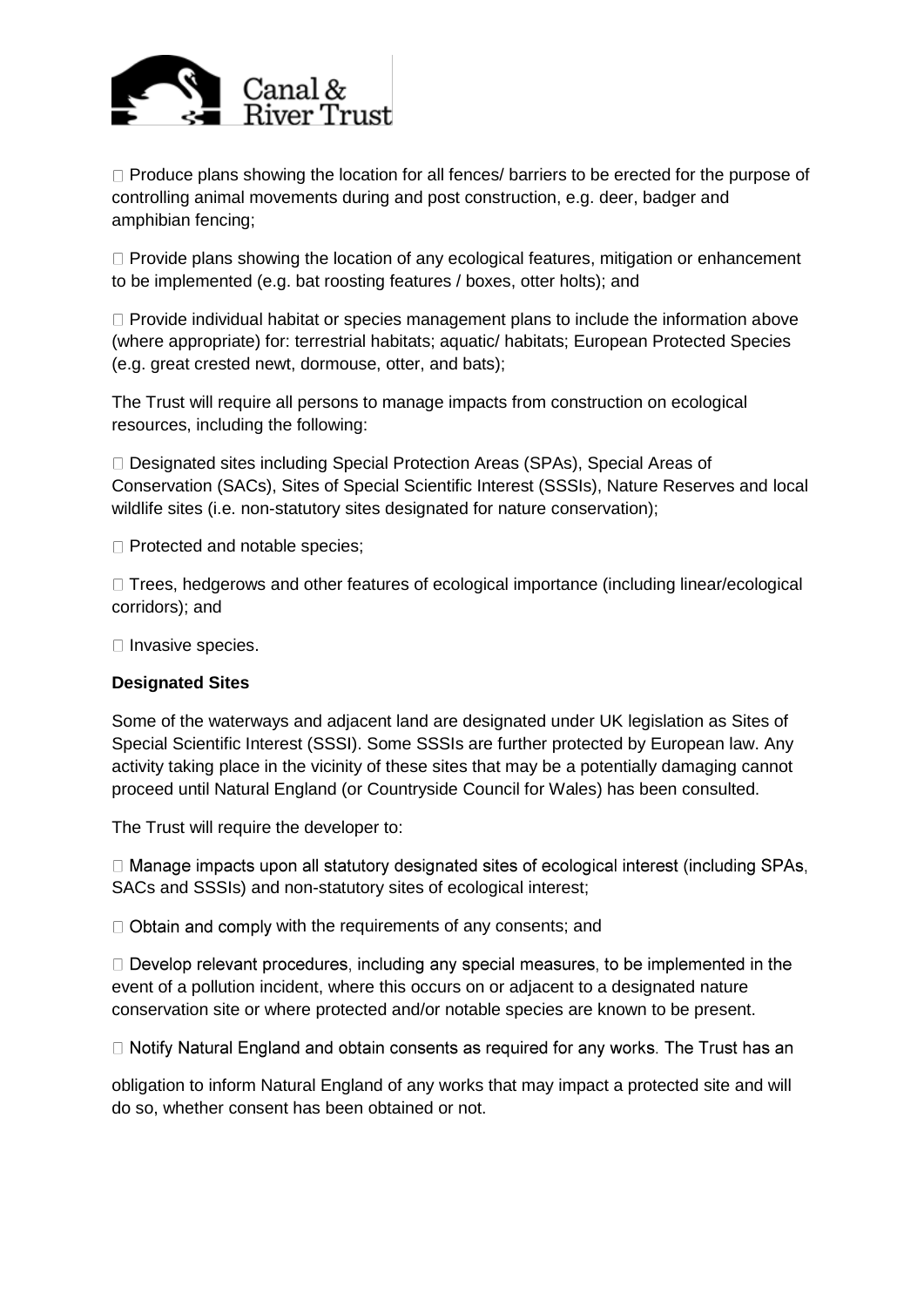

# **Protected and Notable Species**

Several plants and animals (including birds) which are seen on the waterway network are legally protected. These include Floating Water-Plantain, Bats, Badgers, Otters, Water Voles, native Crayfish, nesting water birds and Great Crested Newts. There are statutory requirements relating to the conduct of works, which may affect protected species or their habitats. Formal consent is often required from Natural England (or Countryside Council for Wales) before any work, which may affect a protected species, or its habitat can be carried out.

Where a species protected by European legislation may be affected, consent is required from the Department of Environment, Food and Rural Affairs (in England), or the National Assembly for Wales. The Trust will require the developer to:

□ Consult with Natural England, the Environment Agency, local wildlife trusts, and local planning authorities as appropriate;

 $\Box$  Obtain and comply with the requirements of any wildlife licences, including all protected species licences necessary for construction of the project

 $\Box$  Provide procedures to be adopted in the event of unanticipated discovery or disturbance of protected species or important habitats; and

 $\Box$  Programme the work to have due regard to the potential impact on all protected and notable species, avoiding times when they are most vulnerable such as hibernation or breeding seasons.

#### **Trees and Hedgerows**

Under Town and Country Planning legislation, trees may be protected by Tree Preservation Orders or by virtue of being in Conservation Areas designated by the Local Authority. Whilst under the Hedgerow Regulations 1997, most countryside hedgerows are legally protected from removal. Felling licences may also need to be obtained from the Forestry Commission. The Trust will require the third party to:

 $\Box$  Obtain written consent from the relevant Local Authority prior to any work on protected trees or hedgerows;

 $\Box$  Protect all retained trees in line with the recommendations in BS 5837. Trees in relation to design, demolition and construction and the following measure implemented as appropriate:

 $\Box$  Provision of appropriate protective fencing to reduce the risks associated with vehicles trafficking over root systems or beneath canopies;

 $\Box$  Measures to prevent compaction of soils;

 $\Box$  Maintenance of vegetation buffer strips, where reasonably practicable;

 $\Box$  Selective removal of lower branches to reduce the risk of damage by construction plant and vehicles;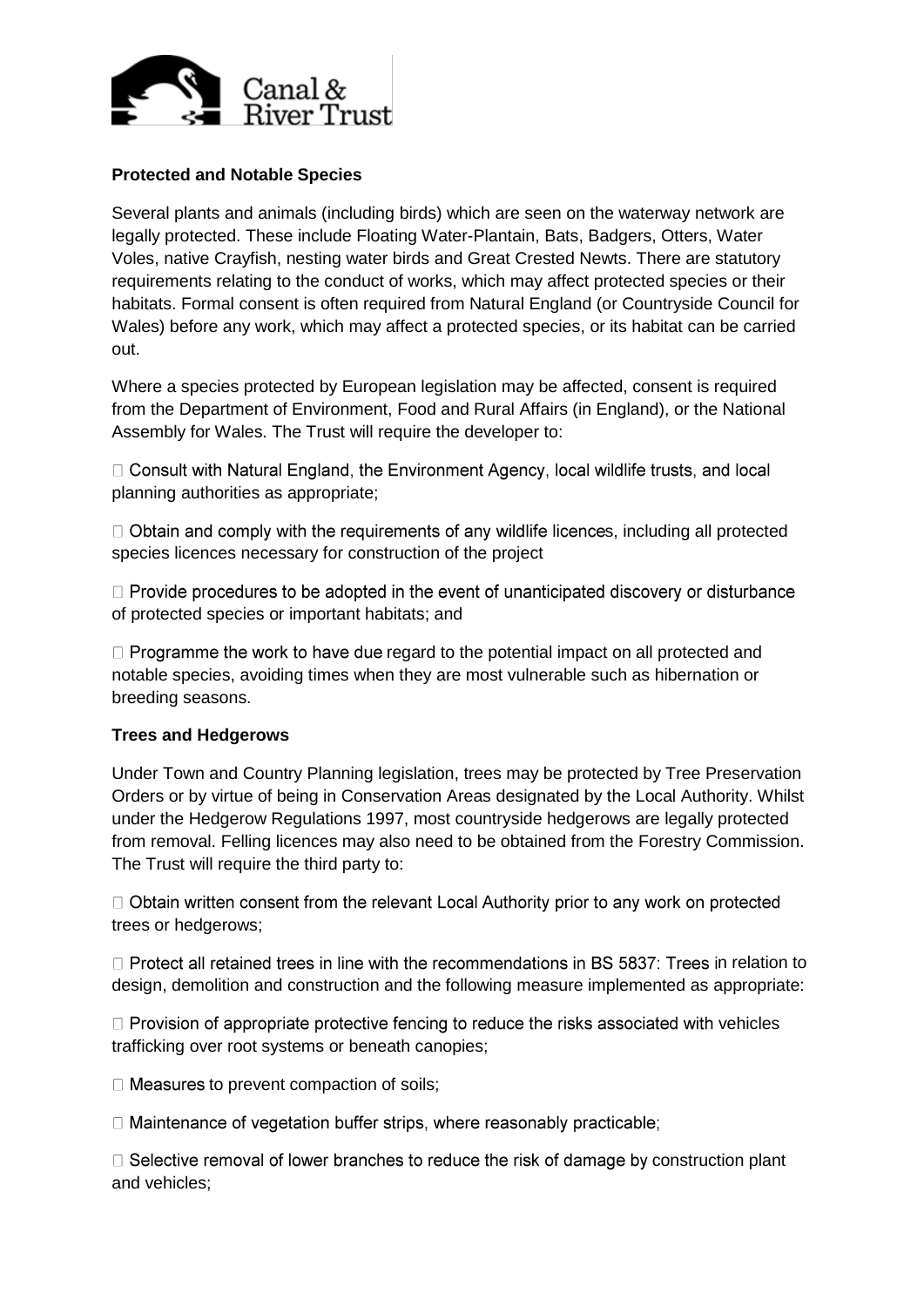

 $\Box$  Standard guidance for working within root protection zones (RPZs) including procedures to follow in the event that significant roots are uncovered during work; and

 $\Box$  Provision of contractor guidance for working in close proximity to retained aged and veteran trees and areas of retained ancient woodland, and watching briefs as appropriate;

□ All tree works should be guided by BS5837: Trees in relation to construction and BS3998:

Recommendations for tree work, which includes ensuring root protection is in place; and

 $\Box$  Ensure protected species surveys have been undertaken in advance of the work, recommendations are followed and any necessary wildlife licences are sought.

#### **Invasive Species**

Under the Wildlife and Countryside Act 1981, as amended, it is an offence to plant or cause to grow in the wild any plant listed in Schedule 9, parts I and II whilst the Weeds Act 1959 ensures the control of injurious weeds. (Note: invasive species can be found in water as well as on land.)

The Trust will require the developer to:

 $\Box$  Develop appropriate construction, handling, treatment and disposal procedures to prevent the spread of any invasive plants;

 $\Box$  Ensure appropriate measures for the treatment/control of invasive, non-native species (both plants and animals) and injurious weeds will be implemented, taking into account ecological best practice guidance and where necessary extends beyond the boundary of the site;

 $\Box$  Consider that the programme of works will need to reflect that it can take a number of years to eradicate invasive species;

 $\Box$  Obtain and comply with the requirement of any consent including the use of herbicide near water;

 $\Box$  Promote bio-security and minimise the risk that invasive non-native species and diseases are imported through the procurement of soils and plants; and

 $\Box$  Ensure all imported materials should be screened and material specifications must adequately address the potential for the introduction and spread of invasive plants requesting that they are from a source which is free from invasive plants, roots and seeds.

#### **Landscape and Setting**

Landscape is the inclusive environment of waterway corridor, the immediate visual envelope, plus impacts on views in and out of the canal corridor. Landscape includes surfacing, boundary treatments, furniture and built development adjacent to the canal corridor.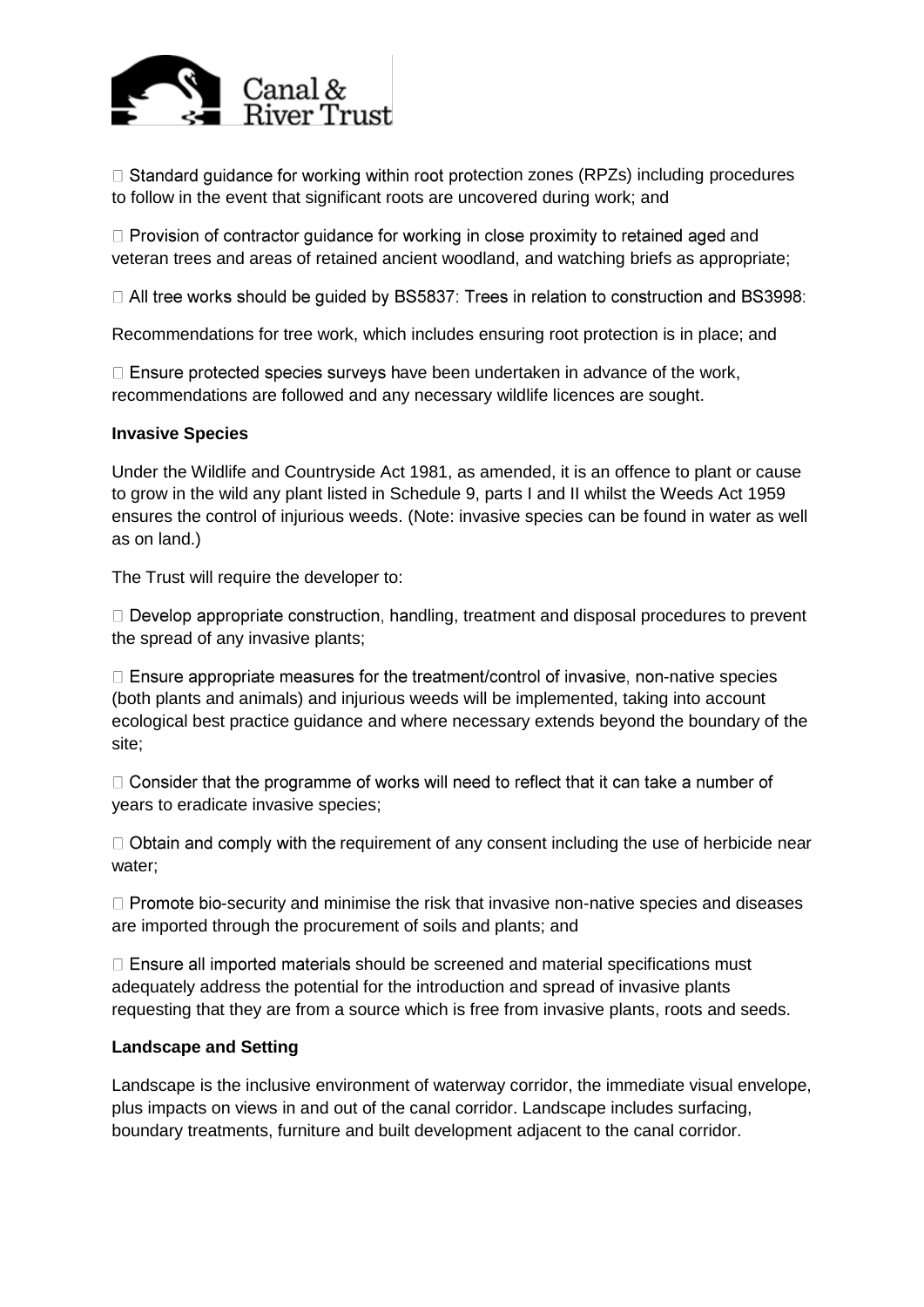

Waterways should have a "sense of place" (a recognisable identity); often specific to a certain river, canal or area, these characteristics are important to the cultural heritage of our waterways and are what appeals to our customers; it is therefore important to recognise and protect this through the design process. The Trust will require the developer to:

 $\Box$  Prevent habitat fragmentation by maintaining a continuous green corridor to enable flora and fauna to move past the site, as such creating formal access to the water on the opposite bank to the towpath is discouraged;

 $\Box$  Involve an ecological specialist as required, in relation to vegetation clearance, tree works, the creation of new wildlife habitats and reducing disturbance;

 $\Box$  Involve a specialist to assess shading by structures and maximise solar gains by making best use of the sun and avoiding over shadowing;

 $\Box$  Prevent damage to the landscape and historic features adjacent to the construction site by movement of construction vehicles and machinery;

 $\Box$  Protect existing and new areas of planting through the provision of appropriate protective fencing to reduce the risks associated with vehicles trafficking over root systems or beneath tree canopies;

 $\Box$  Use well maintained hoardings or fencing during construction;

□ Use screening and soft boundary treatments such as native trees, hedges and shrubs to create privacy whilst naturally guiding sight lines to and from the waterway as well as providing pedestrian access;

 $\Box$  Consider the towpath as an integral part of a mixed use or residential scheme and ideally where possible upgraded to ensure that increased pedestrian and cyclist numbers can be accommodated as well as being DDA compliant. NB: Measures to control cycle speed should be incorporated;

 $\Box$  Where possible locate car parks and roadways away from the waterway. Where it is not, ensure adequate planting and screening is used to reduce detriment to the canal corridor

 $\Box$  Use appropriate lighting schemes.

#### **Pollution Prevention**

Protecting our assets from damage or harm is important; care needs to be taken during the planning and execution of any project. The Trust requires the developer to:

 $\Box$  Develop and implement appropriate measures to control the risk of pollution from construction works, materials and weather events and proactively manage the site to prevent pollution;

 $\Box$  Complete a site drainage plan for the site, including field drain layout and outfalls, irrigation pipes, fixed water supplies for livestock etc;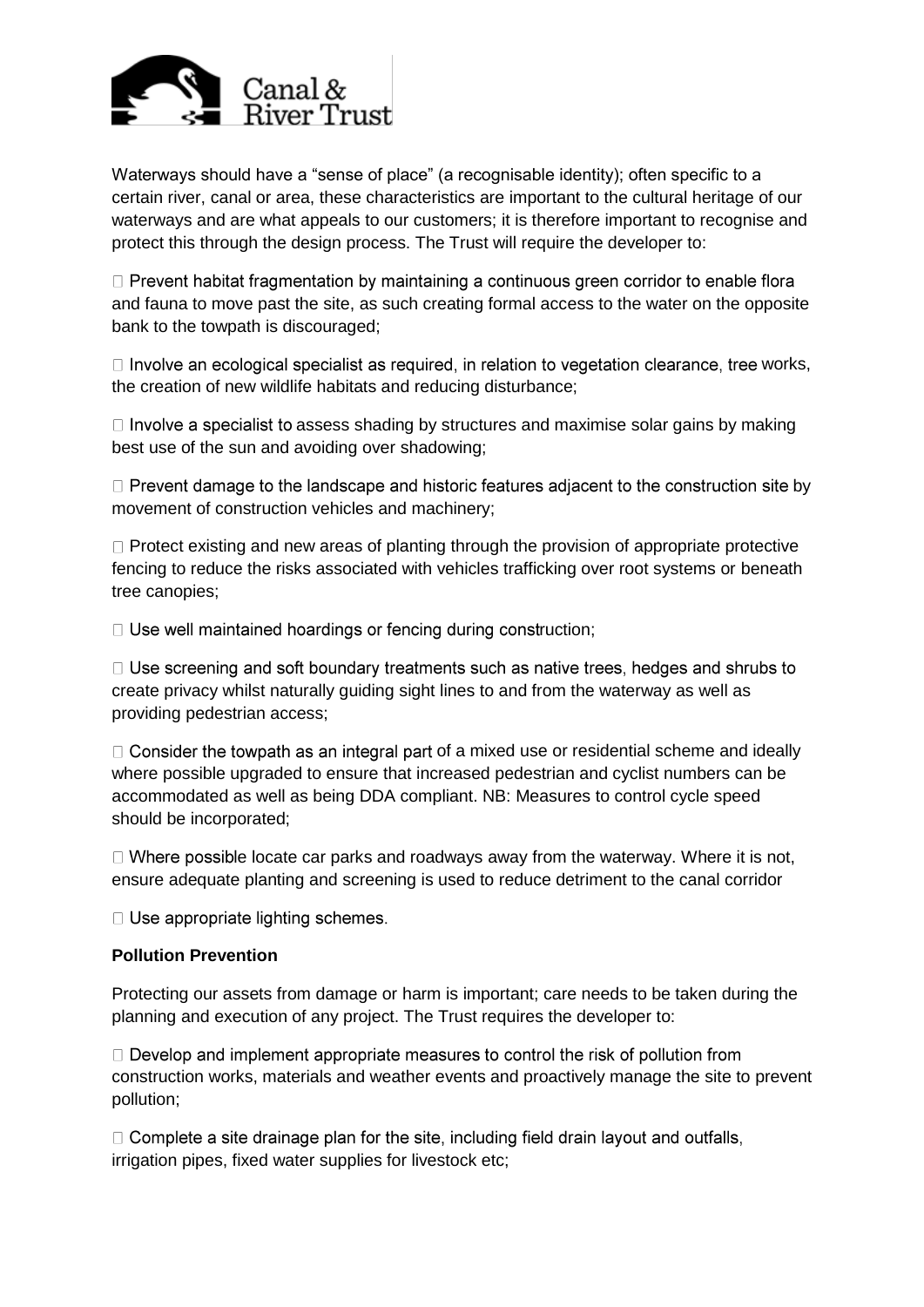

 $\Box$  Locate hazardous materials, stockpiles and fuel away from the water's edge and surface water drains;

 $\Box$  Prevent solid or liquid waste, sediment, soil or vegetation entering the waterway. Escape of material held in tanks, receptacles and buried pipes must be prevented, waste water from activities such as washing equipment must be contained and not allowed to enter surface water drains;

 $\Box$  Complete a Pollution incident control plan, train staff on actions and using pollution control kit;

 $\Box$  Contain, limit and mitigate any effects as far as reasonably practicable in the event of a pollution incident and notify the Technical Manager;

 $\Box$  Undertake works in accordance with the Environment Agency pollution prevention guidelines;

 $\Box$  Provide full details including size of area to be drained, the land use, water quality assessments, flow rate, discharge point and monitoring regime to the Trust if surface water run-off is proposed to drain into the waterway at any stage of the project, whether temporary or permanent. Install where necessary interceptors and other measures so that drains can be shut off in the event of a spillage or fire;

 $\Box$  Obtain consent from the Trust for any surface water discharge connection to our watercourses, the granting of which is not to be assumed on obtaining Environment Agency consent;

 $\Box$  Be aware that drainage from areas with commercial activities such as working boatyards can be subject to trade effluent agreements with the Environment Agency; and

 $\Box$  Manage storm flows and excavation dewatering to prevent sediment contaminated flows

e.g.

 $\Box$  cut-off ditches to control surface water and well point dewatering or cut-off walls

for ground water can be used

□ Seed or cover stockpiles and supplement with geotextile perimeter fences

 $\Box$  use settlement lagoons or silt busters on silt laden water prior to discharge

 $\Box$  keep sites and roads clean from soil

#### **Water**

Appropriate management of our water is naturally one of the Trust's primary concerns*.* The Water Framework Directive (WFD) is European Union legislation intended to protect and enhance the water environment, rivers, canals, feeders and reservoirs. A requirement of WFD is that there is no deterioration in the quality of our designated water bodies and as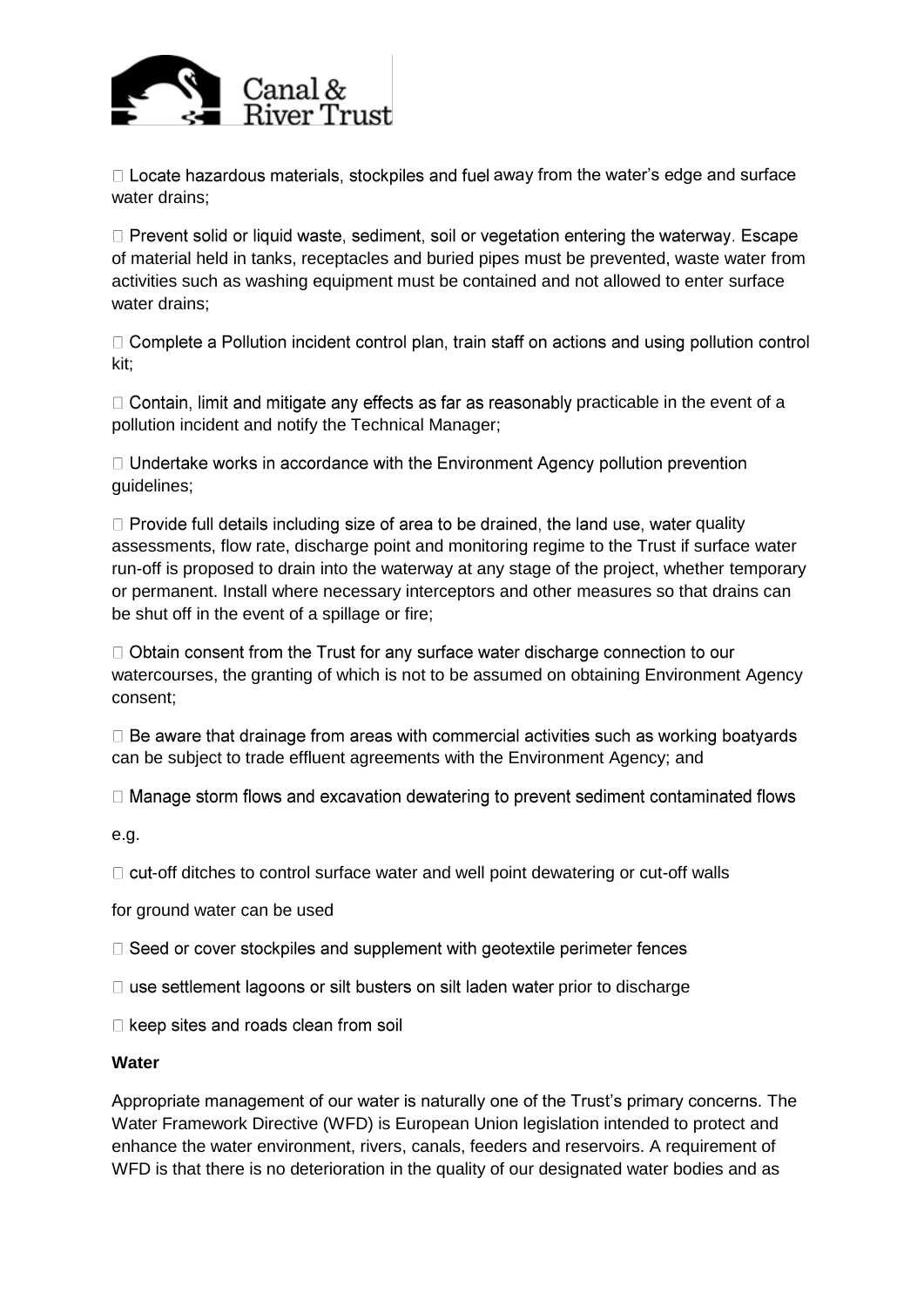

such has the ability to affect many activities on the Trust's holdings such as bank protection, barriers to fish, dredging, abstraction & water supply and discharges.

The Trust is not a Drainage Authority, any works that affect the channel or bank of a Main or Ordinary Watercourse will need Flood Defence/Land Drainage Consent from the Environment Agency or Local Flood Authority respectively. Works including piling, dredging, bridge construction, installation of scaffolding/coffer dams and other structures in channel may require consent. Where works require Flood Defence Consent, it is the responsibility of the developer to obtain it well in advance of the works as these consents take several months to obtain. The Environment Agency will look for consideration of the Water Framework Direction in any design and developers should build its requirements into the project.

# **NB there is no correlation between navigability and designation of a watercourse as**

# **"Main River" or "Ordinary Watercourse".**

The Environment Agency may also place restrictions on project design where a site is located on a flood plain to ensure there is no loss of flood storage capacity. Hoarding and fencing in areas at risk of flooding should be permeable to floodwater unless otherwise agreed with the EA/other Local Flood Authority to ensure that the flood plain retains function.

#### **Bank Protection**

The interface between the water's edge and the canal bank is one of the most valuable of the waterway habitats. WFD requires no deterioration of the ecological value of the in channel or marginal aquatic habitat, banks and riparian zone. Changing a soft "unimproved" bank into a hard piled/stone edge is not permitted except where a genuine need can be demonstrated and mitigation agreed with the Environment Agency. This will typically be through a Flood Defence Consent condition and/or Planning Consent condition. It is recommended that the developer:

 $\Box$  Use soft engineering solutions as a preference. These allow natural vegetation to develop at the water's edge should be used in preference to creating hard bank edges with further consideration given to channel integrity, diversity and its function as a fishery;

 $\Box$  Where this is not possible consider how the hard engineered edges may be 'greened';

 $\Box$  Consider the opportunity to remove or soften hard bank reinforcements and revetments;

 $\Box$  Survey for the presence of water voles or white clawed crayfish at the early stages of the project. If found, the method of bank protection must be agreed with the Technical Manager to ensure their habitat is conserved, as required by law;

 $\Box$  Reinstate adjacent to bank works all soil and plants (including reeds and aquatic vegetation) which are removed;

 $\Box$  Provide compensation or mitigation where soft bank is to be lost permanently;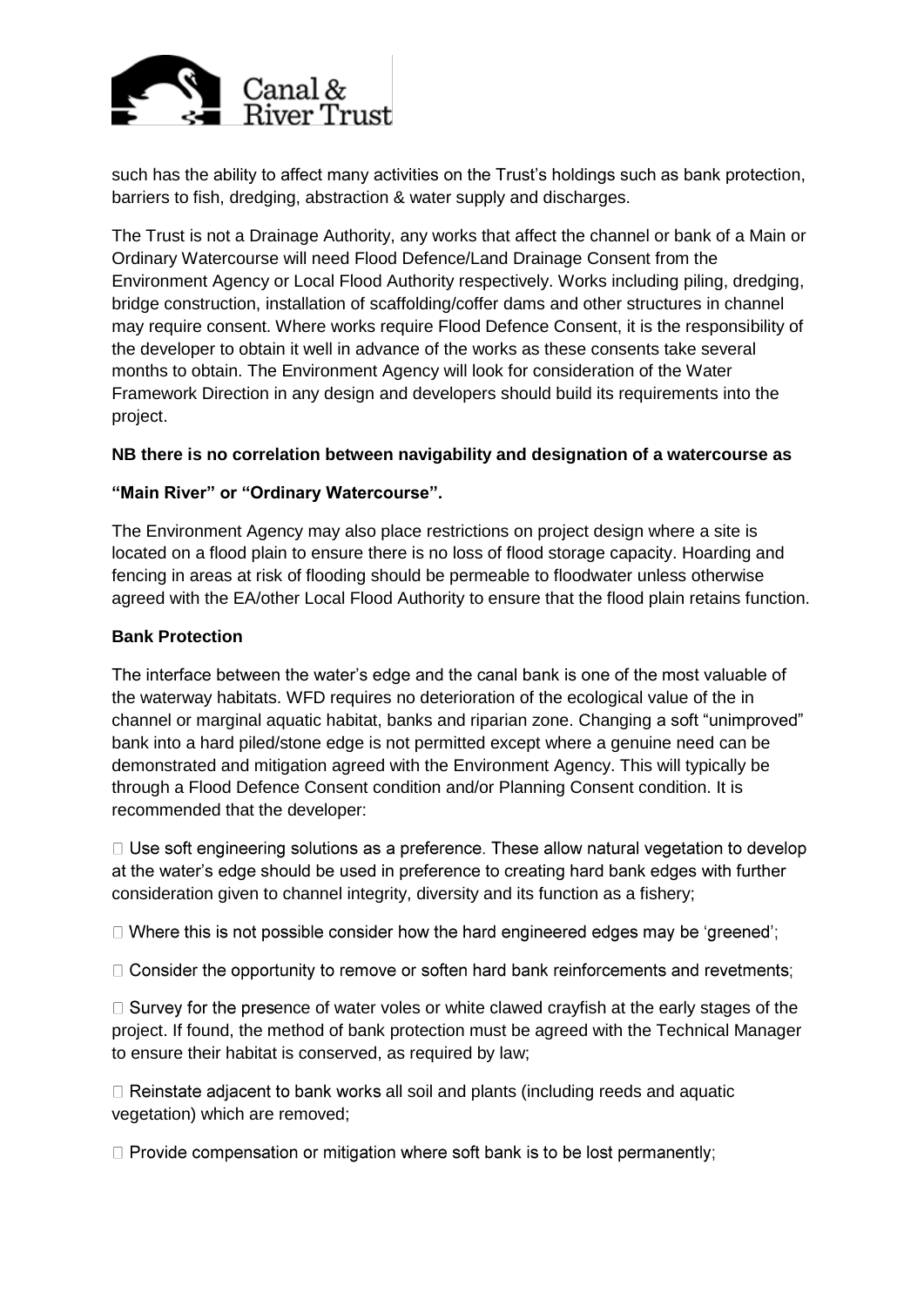

□ Consider future maintenance of bank protection systems at the design stage; and

 $\Box$  Incorporate access and egress points such as animal ramps into hard banks with a

freeboard to stop entrapment and drawing risk to animals.

# **Water management and fish** *(pumping, dewatering, stoppages etc)*

Reducing water levels can result in the loss, albeit temporarily, of an aquatic habitat or alter the water quality to a point where it is unable to support life, this has the potential to affect a number of protected species including crayfish, water voles and great crested newts.

The Animal Welfare Act makes owners and keepers responsible for ensuring that the welfare needs of their animals (including fish) are met. This means that the provision of a suitable environment is necessary to allow fish to exhibit normal behavioural patterns and ensure their protection from pain, injury, suffering and disease. Reducing water levels can lead to increased turbidity from rainfall; a build-up of ammonia; and Dissolved Oxygen risks from freezing conditions which prevent oxygen exchange to high temperatures which reduce oxygen availability in a period of increased fish activity. The Environment Agency regulates and therefore consents all fish movements from their capture to transfer and stocking. Developers should:

 $\Box$  Ensure that they have both the permission of the Trust and Environment Agency/Local Flood Authority for any drawdown;

 $\Box$  Consider how temporary dams could be used to minimise the extent of the drawdown;

 $\Box$  Consider the location of the abstraction and discharge points of any pumping. The abstraction pumps can be raised off the sediment to reduce the amount drawn through and screened to prevent fish from being drawn through the pump whilst the discharge should be at a rate that will not cause flooding and across a baffle or other deflector to avoid scour and causing suspended sediment pollution;

 $\Box$  Undertake aeration or other suitable mitigation where works may result in de-oxygenation of water as agreed with the Trust's Technical Manager;

 $\Box$  Commission a fish rescue by a specialist sub-contractor when a minimum depth of 600mm in the centre of the channel can't be maintained, if the works are longer than 1 week or would result in disturbance to the channel bed, the length of drawdown exceeds 100m or the length to be dewatered is greater than 60m;

 $\Box$  Obtain consent to remove and transfer fish from the Environment Agency even if the length is shorter than 60m and being carried out independently. The developer must demonstrate to the Trust that the Environment Agency has approved fish rescue;

 $\Box$  Ensure that where any protected species need to be handled or moved, all necessary authorisations are obtained from the relevant wildlife and environmental regulators, and copies provided to the Trust. Valuable and protected species should be reintroduced to a suitable habitat;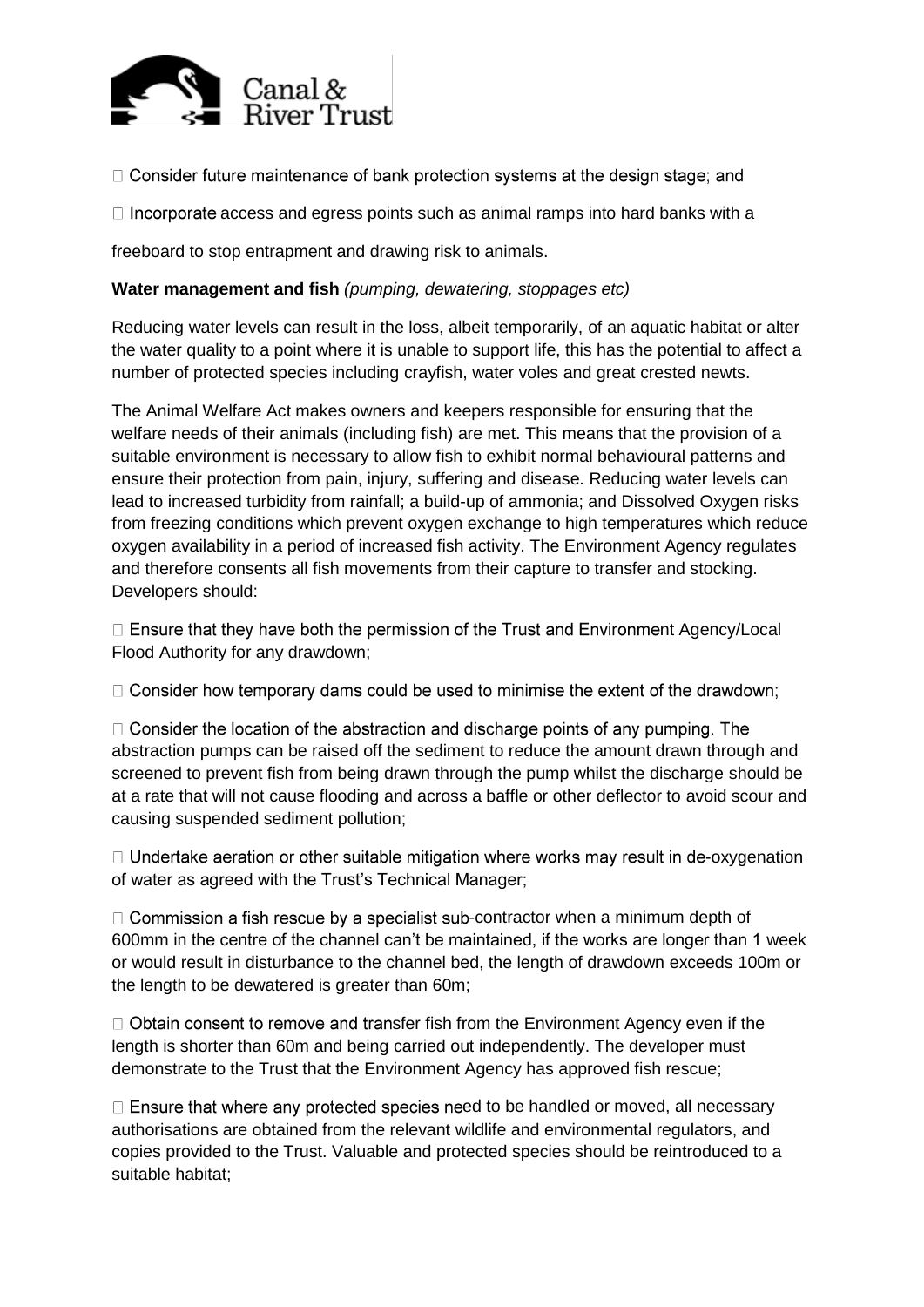

 $\Box$  Undertake restocking where required and in consultation with the Trust's Technical Manager;

 $\Box$  Humanely destroy any non-native crayfish or zander (a non-native fish found in some Midlands canals) found during fish rescues as introduction into the wild is illegal; and

 $\Box$  Install Fish Passes when >50% of a structure is being refurbished or a new structure is being built, such as hydropower schemes.

# **Abstraction & Discharge**

Water within the Trust's waterways and reservoirs is a private asset and as such all abstractions and discharges require consent from the Trust. Consent from the EA does not automatically confer consent from the Trust. Additionally consents are given to individuals or companies, it should not be assumed that an existing discharge/abstraction can be retained when a site is redeveloped for a new use, if permission is given to retain and re-use an existing discharge/abstraction, a new commercial contract will normally be required.

It is also possible that there are abstractions from, or discharges to the Trust or neighbouring waters which may be affected by the works or which may affect the works. The developer should make inquiries, to establish whether such abstractions or discharges exist. Where they do exist, the developer should discuss the works with the abstractor or discharger with a view to making suitable arrangements.

#### **Abstraction**

Although the abstraction of <20m3/day of water does not require EA consent, consent is required for any abstraction from Trust watercourses whether permanent or temporary, including agricultural irrigation. The granting of which is not to be assumed on obtaining Environment Agency consent as we will take into account additional parameters. The Trust's Technical Manager or Utilities Team member will consult the Environment Team and Water Engineer to assess whether we are prepared to allow the abstraction and determine conditions this may be subject to.

If the Trust does accept a temporary installation, it will be subject to separate engineering approval and commercial contract.

The Trust gives no assurance as to the quality of the water within its waterways and reservoirs and developers should ensure that it is fit for purpose at an early stage, particularly if the abstraction is leisure related. The quality of any water abstracted is also subject to change and cannot be quaranteed.

#### **Discharge**

The Trust does not accept foul, polluted or contaminated water. Discharges of trade or sewage effluent are not normally accepted on water quality grounds because of the relatively static nature of our waters. It is therefore our preference and best practice outlined in the Environment Agency pollution prevention guidelines that any sewage/trade waste and grey water is connected into mains drainage.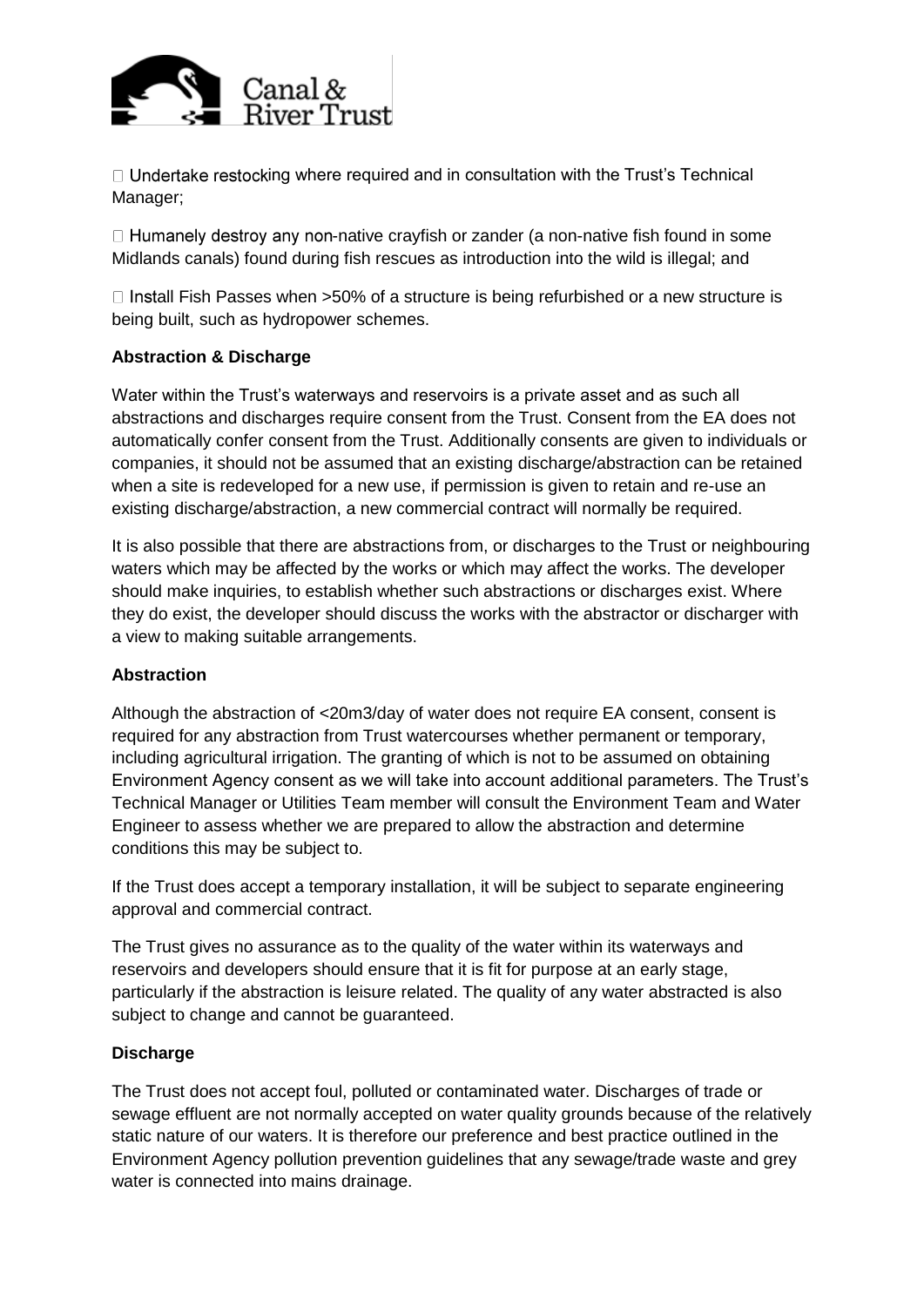

There is a presumption against accepting small domestic discharges (<5m3/day) of treated sewage discharges due to our concerns regarding maintenance, potential pollution and nutrient enrichment. Other larger discharges may be considered on a site by site basis when subject to a full assessment including detailed information including the specifications of the plant (sewage treatment plant/industrial process), its capacity, discharge quality and quantity, the discharge point and any other overflows (grid references), whether there is a soakaway, the fall of the land and whether there is a shut off mechanism in the event of a pollution or the plant malfunction.

We would also need assurance that maintenance has been considered to ensure the operational efficiency and effectiveness. The details including method and frequency of maintenance must be communicated in a written format to the Trust's Technical Manager and the management company on site who accept responsibility for planning and implementing the maintenance regime.

The Trust would need to be satisfied that any discharge would not be detrimental. The developer would have to demonstrate this and offer monitoring proposal passed to utilities department.

The Trust encourages Sustainable Urban Drainage Systems where appropriate and subject to an hydrological and pollution assessment.

# **Heating/Cooling**

Using the waterway network as provider for heat exchange technology offers significant savings on energy costs; it is a sustainable solution which replaces the need to burn fossil fuels or the need to use large amounts of electricity to power air cooling units. This system is particularly pertinent to new waterside buildings. Contact the Technical Manager to discuss applications, requirements and opportunities for this technology and consents that would be required.

There would be a presumption against accepting heated water at sensitive sites such as protected sites (SACs, SPAs and SSSIs) or areas of known water quality issues.

#### **Waste**

The Trust encourages all developers to consider the waste hierarchy when planning their projects and minimise and recycle construction waste. The Trust requires that materials reusable for waterway works particularly those which are no longer readily available such as copings and castings be carefully removed and transported to an agreed storage area for use in canal maintenance. The Trust retains ownership of such materials.

Because of their industrial heritage, land and sediment in the corridor of some waterways may be contaminated. Site excavated soils and sediments should be analysed in advance of the project commencing so an appropriate management route can be determined.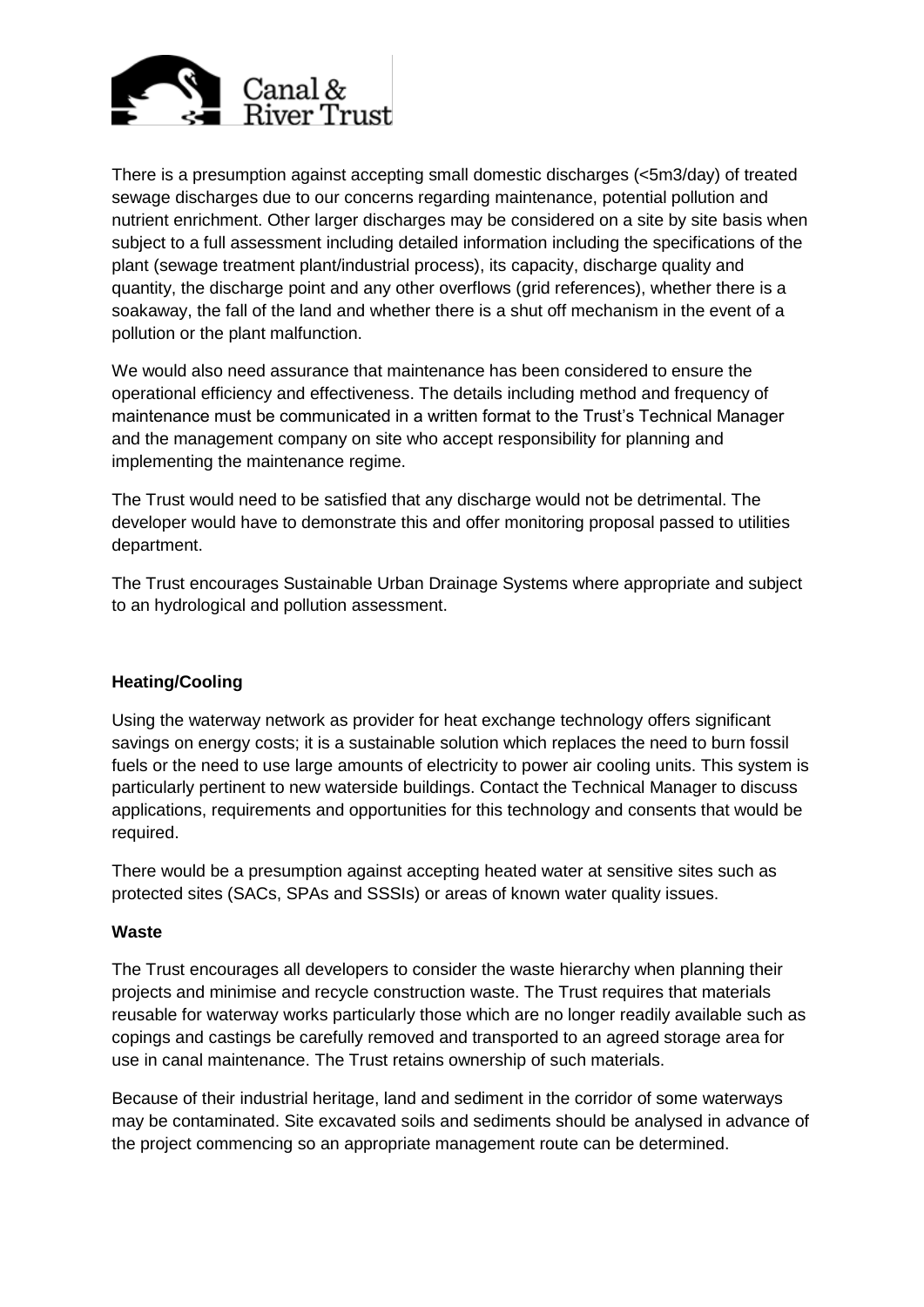

Please note that silts and other materials recovered from canal beds or elsewhere might contain chemical contaminants, or biohazards such as used hypodermic needles. In addition the Trust requires developers to:

 $\Box$  Manage all wastes in such a way as to prevent harm to human health, amenity and the environment (i.e. not within 10m of a watercourse, borehole, well or water drainage system);

 $\Box$  Store all wastes and materials safely and securely to prevent their escape and prevent contamination of our assets;

□ Ensure no waste is disposed of/reused on Trust property except where has been agreed in writing with the Trust's Technical Manager;

 $\Box$  Maintain responsibility for the management of all waste generated by the project, developers will be considered the legal "producer" of any waste from the project under the Duty of Care Regulations and will be solely responsible for complying with all current legislation. This includes material excavated from Trust property such as canal dredgings and towpath bank fill;

 $\Box$  Register any relevant exemptions with the Environment Agency to cover temporary storage and reuse of waste; and

 $\Box$  Undertake pre-demolition/refurbishment asbestos surveys to identify ACM and ensure it is managed appropriately. A licensed contractor should be used, in accordance with relevant statutory requirements.

# **Contamination**

The industrial heritage of the canal corridor can be reflected in contamination of the land. The Trust requires developers to:

□ Undertake Desk Studies and Site Investigations as required to identify contaminated land issues in advance of the work.

□ Model risk to all receptors, not just human health and ensure that all potential pathways are investigated;

 $\Box$  Where contamination is identified and will be disturbed/excavated, agree the necessary steps that will be taken to protect workers and the public from contact with the material or with gases or liquids arising from it with the Technical Manager both during construction and post construction;

□ Where contamination is identified as present, a thorough Environmental Risk Assessment outlining how contamination of Trust assets and particularly our surface water network will be protected. Construction activities can change existing pathways and create new ones e.g. through piling, this should be factored into any Risk Assessment. **N.B. It should not be assumed that there is an impermeable lining in the canals**; and  $\Box$  Where contamination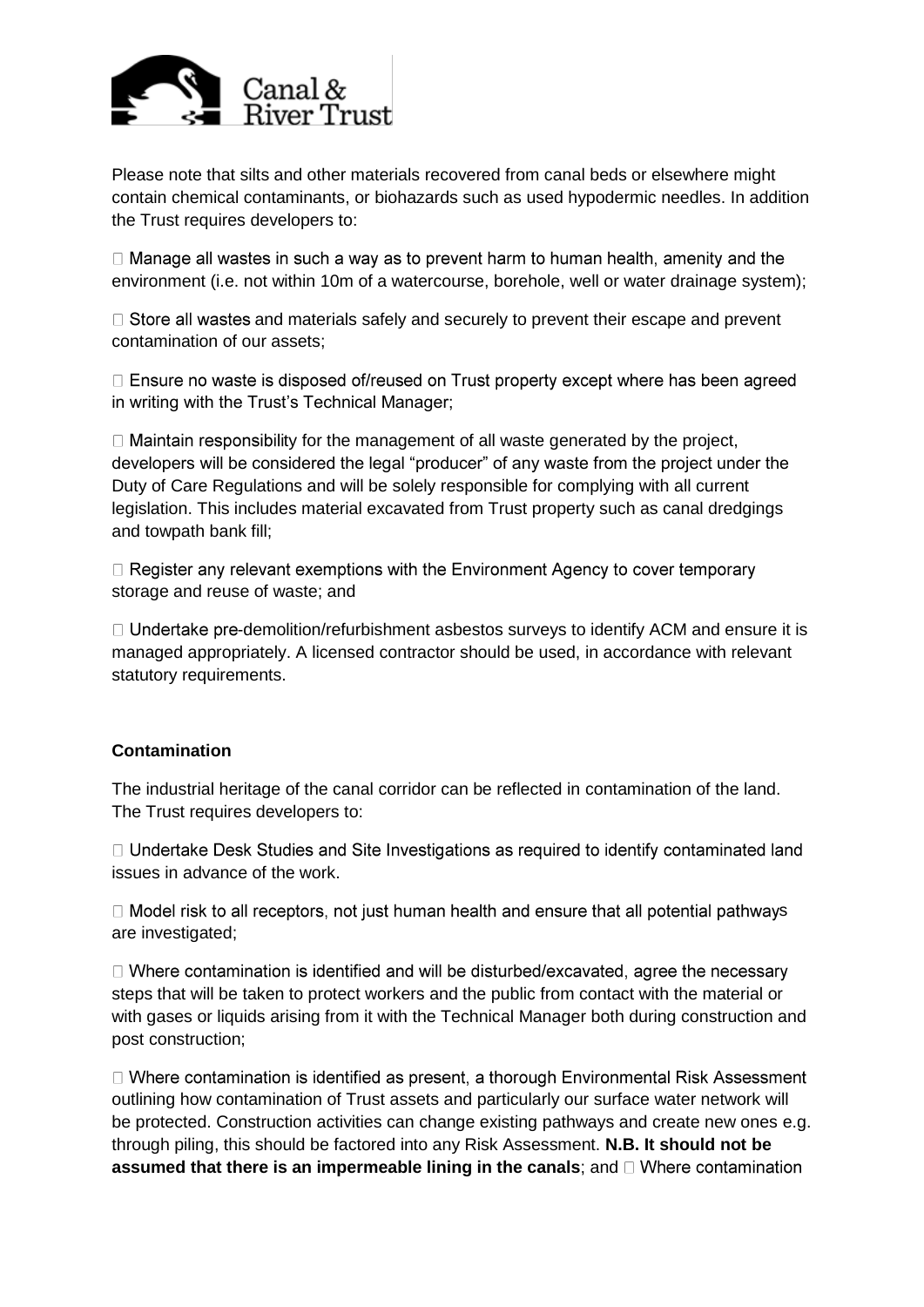

is identified and monitoring undertaken (e.g. boundary monitoring/surface water or groundwater quality monitoring) is undertaken, share monitoring data with the Trust at regular intervals.

# **Nuisance**

Consideration should be given in design and throughout construction to the impact of the project on adjacent site residents and users of the surrounding amenity. It is expected that developers implement controls and measures to control and mitigate the effect of potential nuisance caused by construction work.

#### **Noise & Vibration**

Best practicable means should be applied throughout the project to minimise noise and vibration impact on local receptors. It is expected that developers:

 $\Box$  Minimise the impact of noise on our users and neighbours particularly residential boaters both during and post construction. Consider building and landscape design, the use of screens, silencers and 'quiet plant', minimising traffic movements and controlling hours of operation;

 $\Box$  Consider the noise impact on canal environment from new bridge. If noise levels are too great, mitigation measures must be introduced. Noise mounds or barriers are suggested measures, solid parapets are preferred;

 $\Box$  Where appropriate fit and maintain appropriate mufflers on site plant, and enclose noisy equipment;

 $\Box$  Limit site works to normal week day time hours;

 $\Box$  Install noise attenuation barriers, particularly when working in close proximity to residential areas (including schools and office buildings);

 $\Box$  Undertake appropriate measures to mitigate any disturbance through vibration of protected species such as badgers, water voles and birds;

 $\Box$  Ensure no damage is caused to Trust assets through vibration; and

 $\Box$  Where significant levels of noise cannot be avoided the developer should apply for consent.

#### **Dust & Odours**

Every effort must be made to minimise the impact of dust and odours during and post construction on our waterway users and neighbours particularly residential boaters. To prevent and/or mitigate for a dust nuisance, developers should:

 $\Box$  Plan the site layout to locate plant and any dust/odour causing activities away from sensitive receptors and the site boundary where reasonably practicable;

 $\Box$  Proactively employ dust suppression where significant levels of dust have the potential to be or are created including damping down, cover material, road sweeping, wheel cleaning,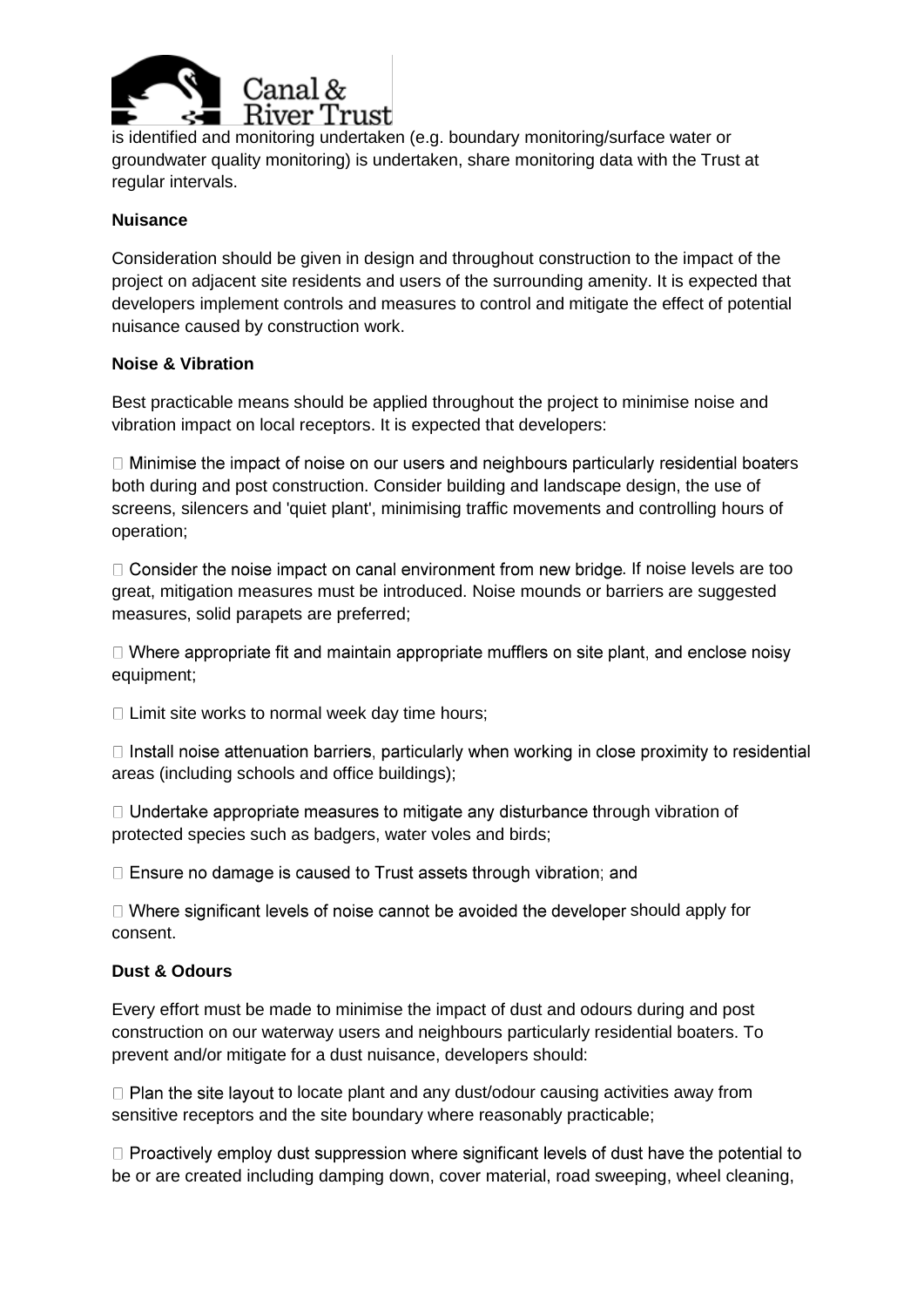

surfacing of haul road, covered skips and demolition chutes for waste transfer and a ban on burning on site;

 $\Box$  Use site hoarding and screens to minimise off site dust migration;

 $\Box$  Undertake odorous work with respect to wind direction;

 $\Box$  Ensure that plant are fitted with emission control equipment and are regularly serviced; and

 $\Box$  Consider formal odour suppression on the site boundary where significant ground gas has been identified as a potential risk (e.g. excavation of old waste sites)

# **Light**

Consideration with regards to lighting needs to be paid to both the design and construction phases. Lighting may be appropriate to illuminate the towpath, access points, bridge undercrofts and locks in urban areas and mixed use developments as well as illumination of landmark features and artwork. The developer should:

 $\Box$  Consider the potential for light pollution (potential for breaching Section 79(1) of the Environmental Protection Act 1990 'Artificial light emitted from premises so as to be prejudicial to health or a nuisance'). Minimise the amount of artificial light in the project design and include the specification of low energy components such as LED and lux levels.

 $\Box$  Design lighting for site boundaries to allow safe public access or on site lighting for site safety, however the introduction of waterside lighting should meet a clearly defined need.

 $\Box$  Ensure lighting schemes are designed with protected species (particularly bats) in mind and should therefore not cast over the waterspace, baffles and directional lighting should be used to manage the light beam and white light avoided where possible.

□ Ensure lighting design positions lights so as not to unnecessarily intrude on adjacent buildings or waterway users. Where possible they should be activated by motion sensors to minimise their impact.

#### **Environment References**

This section is to be read in conjunction with the following external guidance:

□ All designations available at the Magic website http://magic.defra.gov.uk

□ Contact the Environment Agency to determine if a watercourse is Main River or Ordinary Watercourse 0300 506 506

 $\Box$  BS3998: Recommendations for tree work

 $\Box$  BS 4428 Code of practice for general landscape operations (excluding hard surfaces)

□ BS5228: Code of Practice for noise and vibration control on construction and open sites